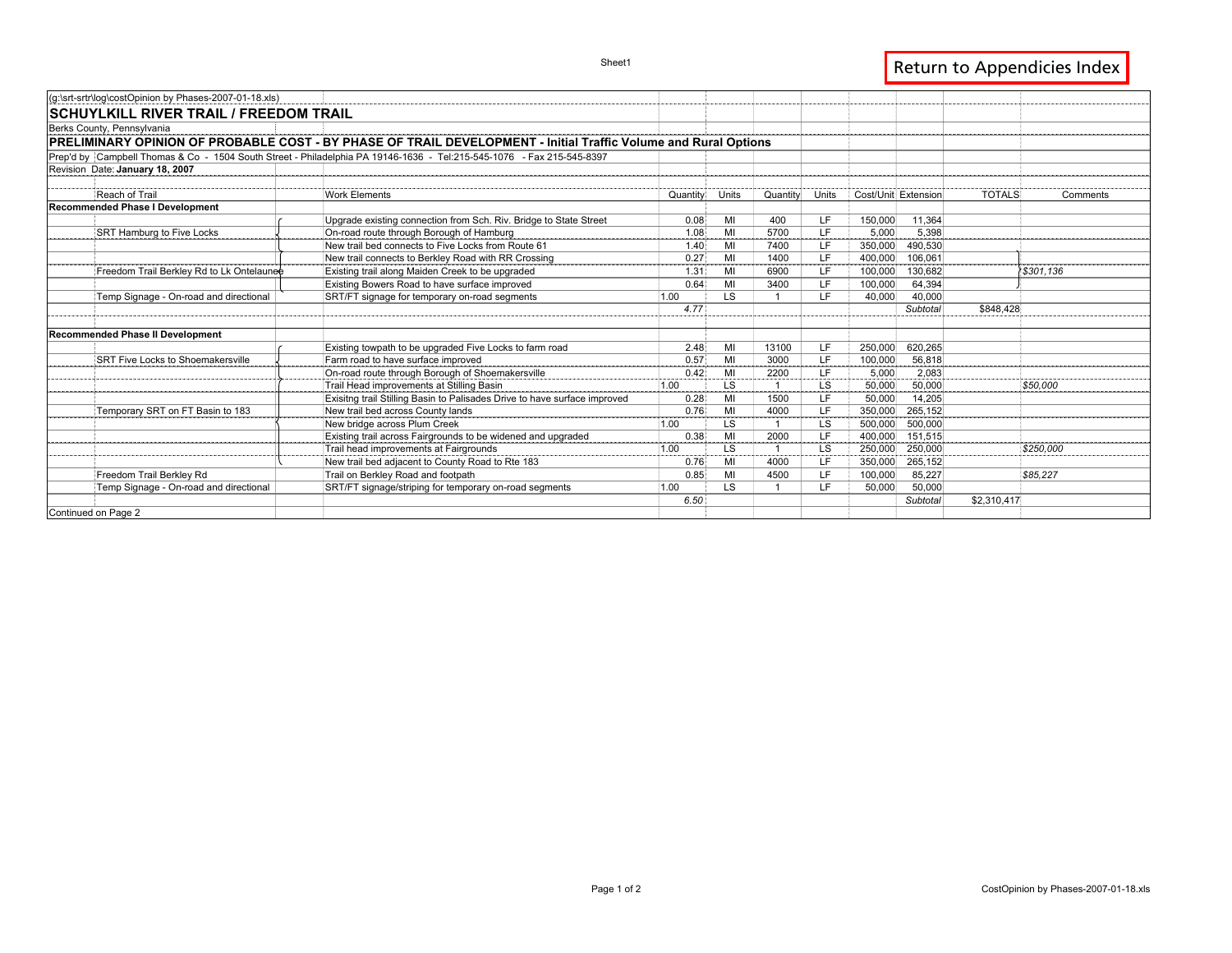## Sheet1

| Reach of Trail                            | <b>Work Elements</b>                                                                                             | Quantity | Units     | Quantity       | Units                    | Cost/Unit Extension | <b>TOTALS</b><br>Comments    |
|-------------------------------------------|------------------------------------------------------------------------------------------------------------------|----------|-----------|----------------|--------------------------|---------------------|------------------------------|
| Recommended Phase III Development         |                                                                                                                  |          |           |                |                          |                     |                              |
| SRT in Hamburg                            | New trail bed on old canal alignment from State St to Route 61 underpass                                         | 0.80     | MI        | 4200           | LF                       | 350,000 278,409     |                              |
|                                           | New trail bed on restored towpath Shoemakersville to Leesport                                                    | 3.30     | MI        | 17400          | $\overline{\mathsf{LF}}$ | 350,000 1,153,409   |                              |
|                                           | On-road route through Borough of Leesport                                                                        | 0.66     | MI        | 3500           | LF                       | 5,000<br>3,314      |                              |
|                                           | Existing trail to be upgraded south of Leesport to Herbine's Lock                                                | 0.61     | MI        | 3200           | $\overline{\mathsf{LF}}$ | 200,000 121,212     |                              |
| SRT Shoemakersville to Stoudt's Fy Bridge | New trail bed on former towpath to Cross Keys Bridge                                                             | 1.80     | MI        | 9500           | LF                       | 629,735<br>350,000  |                              |
|                                           | New trail bed on restored towpath Cross Keys to Peacock Bridge                                                   | 0.38     | MI        | 2000           | LF.                      | 350,000<br>132,576  |                              |
|                                           | Existing farm road surface to be improved                                                                        | 0.32     | MI        | 1700           | LF                       | 250,000<br>80,492   |                              |
|                                           | New trail bed across farm                                                                                        | 0.57     | MI        | 3000           | LF                       | 350,000<br>198,864  |                              |
|                                           | Improve existing access road surface in impounding basin                                                         | 0.80     | MI        | 4200           | ΪF                       | 350,000 278,409     |                              |
|                                           | Bridge over Route 183                                                                                            | 1.00     | LS        | $\overline{1}$ | LS                       | 1,750,000 1,750,000 | Des 500,000 / Constr 1,250,0 |
|                                           | New trail bed Rte 183 to Leimbach's                                                                              | 0.76     | MI        | 4000           | LF                       | 350,000 265,152     |                              |
| Temporary SRT on FT Rt 183 to Stoudt's ∲y | Existing trails over hills to be upgraded                                                                        | 0.95     | MI        | 5000           | LF                       | 400,000<br>378,788  |                              |
|                                           | Trail designated on McCoy Road                                                                                   | 0.53     | MI        | 2800           | LF                       | 5,000<br>2,652      |                              |
|                                           | Existing farm roads to be upgraded at Ontelaunee Orchards                                                        | 0.61     | MI        | 3200           | ΪF                       | 100,000<br>60,606   |                              |
|                                           | New trail bed adjacent to West Leesport and Rickenbach Roads                                                     | 0.45     | MI        | 2400           | LF.                      | 350,000<br>159,091  |                              |
| FT from Cross Keys to Berkley Rd.         | New Trail connects to from Cross Keys Bridge to Riverside Dr                                                     | 0.05     | MI        | 1600           | LF                       | 350,000<br>17,500   | \$47,803                     |
|                                           | Riverside Drive, existing road to have surface improved                                                          | 0.30     | MI        | 1600           | LF                       | 30,303<br>100,000   |                              |
|                                           | New trail bed connects to gravel park road                                                                       | 0.09     | MI        | 500            | ΪF                       | 350,000<br>33,144   |                              |
|                                           | Existing park road surface to be improved                                                                        | 0.63     | MI        | 3300           | LF                       | 100,000<br>62,500   |                              |
| SRT in Muhlenberg Township                | New trail bed to Riverview Drive Road for sidepath                                                               | 0.21     | MI        | 1100           | LF                       | 350,000<br>72,917   |                              |
|                                           | On-road route shares Riverview Drive                                                                             | 0.83     | MI        | 4400           | ΪF                       | 5,000<br>4,167      |                              |
|                                           |                                                                                                                  |          |           |                | LF.                      |                     |                              |
|                                           | Existing trail from Riverview Drive to Frit'z Lock to be upgraded                                                | 0.45     | MI        | 2400           |                          | 350,000<br>159,091  |                              |
|                                           | New trail bed adjacent to River Road to Leicz's Bridge                                                           | 1.14     | MI        | 6000           | LF                       | 350,000<br>397,727  |                              |
|                                           | New trail bed adjacent to River Road Leicz's Bridge to Rte 61                                                    | 1.89     | MI        | 10000          | $\overline{\mathsf{LF}}$ | 350,000<br>662,879  |                              |
| Remove/Revise Temporary On-Road Signage   | Remove signs, or revise signs to serve for connecting routes                                                     | 1.00     | LS        | $\mathbf{1}$   | LF.                      | 15,000<br>15,000    |                              |
|                                           |                                                                                                                  | 18.12    |           |                |                          |                     | \$6,947.936                  |
|                                           |                                                                                                                  |          |           |                |                          |                     |                              |
| <b>Recommended Phase IV Development</b>   | Trail on Stoudt's Ferry Bridge Road                                                                              | 0.19     | MI        | 1000           | LF                       | 5,000<br>947        |                              |
|                                           |                                                                                                                  | 0.25     | MI        | 4201           | ΪF                       | 100,000<br>25,000   |                              |
|                                           | Upgrade Stoudt's Ferry Bridge Road                                                                               | 1.00     | LS        |                | LS                       | 1,500,000 1,500,000 | Des 500.000 / Constr 1.000.0 |
|                                           | Rebuild Stoudt's Ferry Bridge                                                                                    |          |           | $\mathbf{1}$   |                          |                     |                              |
| Complete SRT River Alignment              | Bridge over Schuylkill River at Route 12                                                                         | 1.00     | LS        | $\overline{1}$ | LS                       | 1,300,000 1,300,000 | Des 400,000 / Constr 900,00  |
|                                           | New trail bed through Carpenter Technology to Schuylkill Ave. Bridge                                             | 1.06     | MI        | 5600           | LF                       | 350,000 371,212     |                              |
|                                           | Schuylkill Avenue Bridge improvements                                                                            | 1.00     | <b>LS</b> | $\overline{1}$ | LS                       | 75,000<br>75,000    |                              |
|                                           | Existing trail to be upgraded from Baer Park to Penn Street                                                      | 1.33     | MI        | 7000           | <b>LF</b>                | 464,015<br>350,000  |                              |
|                                           | Trail on existing campus pedestrian network                                                                      | 0.30     | MI        | 1600           | LF                       | 5,000<br>1,515      |                              |
|                                           | Safety improvements at street crossing                                                                           | 1.00     | LS        | $\overline{1}$ | LS                       | 25,000<br>25,000    |                              |
|                                           | Trail on existing Griggs Mill Park path network                                                                  | 0.23     | MI        | 1200           | L:F                      | 11,364<br>50,000    |                              |
|                                           | <b>Trail Lighting</b>                                                                                            | 1.00     | LS        | $\overline{1}$ | $\overline{\text{LS}}$   | 250,000<br>250,000  |                              |
|                                           | New trail bed adjacent to estate road                                                                            | 0.76     | MI        | 4000           | LF.                      | 265,152<br>350,000  |                              |
| Berks Penn State Spur                     | New trail bed follows spur road to Rte 183                                                                       | 0.42     | MI        | 2200           | LF                       | 350,000<br>145,833  | \$3,075,758                  |
|                                           | North crossing Rte 183 at Energy Assoicates                                                                      | 1.00     | <b>LS</b> | $\overline{1}$ | LS                       | 250,000<br>250,000  |                              |
|                                           | South crossing 183 at Aviation Road                                                                              | 1.00     | LS        | $\overline{1}$ | LS                       | 250,000<br>250,000  |                              |
|                                           | New trail bed adjacent to Aviation Road                                                                          | 0.95     | MI        | 5000           | LF                       | 350,000 331,439     |                              |
|                                           | Existing road to Leicz's Bridge to be upgraded                                                                   | 0.11     | MI        | 600            | LF                       | 400,000<br>45,455   |                              |
|                                           | Reconstruction of Leicz's Bridge                                                                                 | 1.00     | LS.       | $\overline{1}$ | LS                       | 1,500,000 1,500,000 | Des 500,000 / Constr 1,000,0 |
|                                           |                                                                                                                  | 6.59     |           |                |                          | <b>Subtotal</b>     | \$6,811,932                  |
|                                           |                                                                                                                  |          |           |                |                          |                     |                              |
|                                           |                                                                                                                  |          |           |                |                          | <b>TOTAL</b>        | \$16,918,712                 |
|                                           | <b>GENERAL NOTES:</b>                                                                                            |          |           |                |                          |                     |                              |
|                                           | 1. Costs are estimated for construction only. Any right-of-way and/or eastment acquisition costs are additional. |          |           |                |                          |                     |                              |
|                                           | 2. Envionmental remediation costs are additional.                                                                |          |           |                |                          |                     |                              |
|                                           | 3. Italicised costs in totals column are items not any part part of SRT                                          |          |           |                |                          |                     |                              |
|                                           |                                                                                                                  |          |           |                |                          |                     |                              |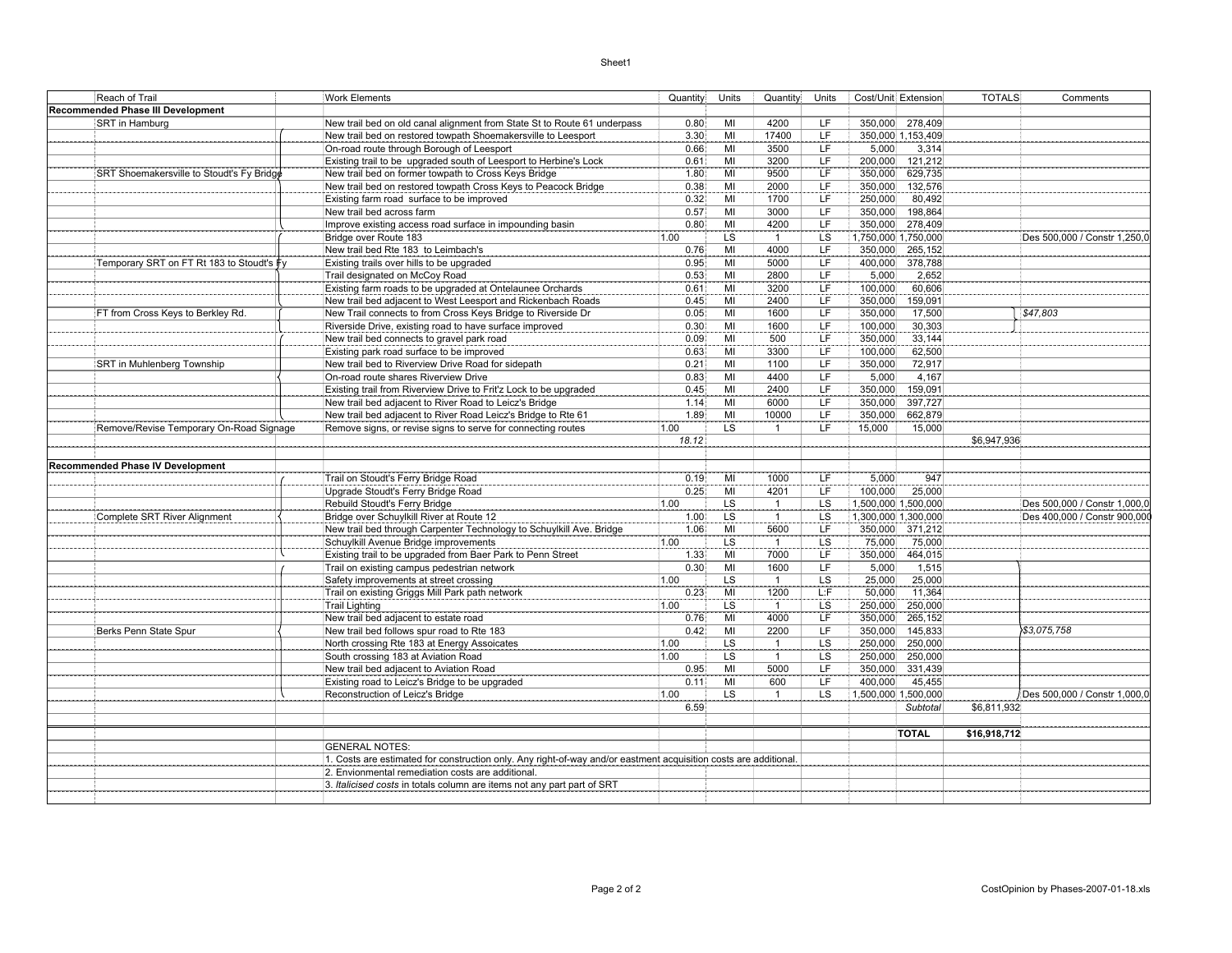| (g:\srt-srtr\log\costOpinion-2007-01-18.xls)                                        |                                                                                                                       |              |                 |                        |                 |                                           |               |
|-------------------------------------------------------------------------------------|-----------------------------------------------------------------------------------------------------------------------|--------------|-----------------|------------------------|-----------------|-------------------------------------------|---------------|
| <b>SCHUYLKILL RIVER TRAIL / FREEDOM TRAIL</b>                                       |                                                                                                                       |              |                 |                        |                 |                                           |               |
| Berks County, Pennsylvania                                                          |                                                                                                                       |              |                 |                        |                 |                                           |               |
|                                                                                     | PRELIMINARY OPINION OF PROBABLE COST - BY REACH OF TRAIL - Initial Traffic Volume and Rural Options                   |              |                 |                        |                 |                                           |               |
|                                                                                     | Prep'd by Campbell Thomas & Co - 1504 South Street - Philadelphia PA 19146-1636 - Tel:215-545-1076 - Fax 215-545-8397 |              |                 |                        |                 |                                           |               |
| Revision Date: January 18, 2007                                                     |                                                                                                                       |              |                 |                        |                 |                                           |               |
|                                                                                     |                                                                                                                       |              |                 |                        |                 |                                           |               |
| Reach of Trail                                                                      | Work Elements                                                                                                         | Quantity     | <b>Units</b>    | Quantity               | Units           | Cost/Unit Extension                       | <b>TOTALS</b> |
| SRT-Base Work -Hamburg to Cross Keys - PED/BIKE STANDARD                            |                                                                                                                       |              |                 |                        |                 |                                           |               |
|                                                                                     | Widen & upgrade existing connection from bridge                                                                       | 0.08         | MI              | 400                    | LF              | 11,364<br>150,000                         |               |
|                                                                                     | On-road route through Borough of Hamburg                                                                              | 1.08         | MI              | 5700                   | <b>LF</b>       | 5.000<br>5.398                            |               |
|                                                                                     | New trail bed on old canal alignment from State St to Route 61 underpass                                              | 0.80         | MI              | 4200                   | LF              | 278,409<br>350,000                        |               |
|                                                                                     | New trail bed connects to Five Locks from Route 61                                                                    | 1.40         | MI              | 7400                   | LF              | 490,530<br>350,000                        |               |
|                                                                                     | Existing towpath to be upgraded Five Locks to farm road                                                               | 2.48         | MI              | 13100                  | ΪF              | 620,265<br>250,000                        |               |
|                                                                                     | Farm road to have surface improved                                                                                    | 0.57         | MI              | 3000                   | LF              | 100,000<br>56,818                         |               |
|                                                                                     | On-road route through Borough of Shoemakersville<br>New trail bed on restored towpath Shoemakersville to Leesport     | 0.42         | MI              | 2200                   | LF              | 5.000<br>2,083<br>350,000 1,153,409       |               |
|                                                                                     | On-road route through Borough of Leesport                                                                             | 3.30         | MI              | 17400                  | LF<br>LF        | 3,314                                     |               |
|                                                                                     | Existing trail to be widened and upgraded south of Leesport to Herbine's Lock                                         | 0.66<br>0.61 | MI<br>MI        | 3500<br>3200           | LF              | 5,000<br>200,000<br>121,212               |               |
|                                                                                     | New trail bed on former towpath to Cross keys Bridge                                                                  | 1.80         | MI              | 9500                   | LF              | 350,000<br>629,735                        |               |
|                                                                                     |                                                                                                                       |              |                 |                        |                 |                                           |               |
|                                                                                     |                                                                                                                       | 13.18        |                 |                        |                 | Subtotal                                  | \$3,372,538   |
|                                                                                     |                                                                                                                       |              |                 |                        |                 |                                           |               |
| SRT-Base Work From Cross Keys to Stoudt's Ferry Bridge- CARRIAGE STANDARD           |                                                                                                                       |              |                 |                        |                 |                                           |               |
|                                                                                     | New trail bed on restored towpath Cross Key's to Peacock Bridge                                                       | 0.38         | MI              | 2000                   | LF              | 350,000<br>132,576                        |               |
|                                                                                     | Existing farm road surface to be improved                                                                             | 0.32         | MI              | 1700                   | ΪF              | 100,000<br>32,197                         |               |
|                                                                                     | New trail bed across farm                                                                                             | 0.57         | MI              | 3000                   | LF              | 300,000<br>170,455                        |               |
|                                                                                     | Improve existing access road surface in impounding basin                                                              | 0.80         | MI              | 4200                   | LF              | 100,000<br>79,545                         |               |
|                                                                                     | Upgrade Stoudt's Ferry Bridge Road                                                                                    | 0.25         | $\overline{M}$  | 4201                   | <b>LF</b>       | 25,000<br>100,000                         |               |
|                                                                                     | Rebuild Stoudt's Ferry Bridge                                                                                         | 1.00         | LS              | $\mathbf{1}$           | LS              | 1,500,000 1,500,000                       |               |
|                                                                                     |                                                                                                                       |              |                 |                        |                 |                                           | \$1,939,773   |
|                                                                                     |                                                                                                                       |              |                 |                        |                 |                                           |               |
| SRT-Base Work from Stoudt's Ferry Bridge to Penn Street, Reading- CARRIAGE STANDARD |                                                                                                                       |              |                 |                        |                 |                                           |               |
|                                                                                     | Trail on Stoudt's Ferry Bridge Road                                                                                   | 0.19         | MI              | 1000                   | LF.             | 5.000<br>947                              |               |
|                                                                                     | New trail bed connects to gravel park road                                                                            | 0.09         | MI              | 500                    | LF              | 350,000<br>33,144                         |               |
|                                                                                     | Existing park road surface to be improved                                                                             | 0.63         | MI              | 3300                   | LF              | 100,000<br>62,500                         |               |
|                                                                                     | New trail bed to Riverview Drive Road for sidepath                                                                    | 0.21         | MI              | 1100                   | LF              | 72,917<br>350,000                         |               |
|                                                                                     | On-road route shares Riverview Drive                                                                                  | 0.83         | MI              | 4400                   | LF              | 4,167<br>5,000                            |               |
|                                                                                     | Existing trail from Riverview Drive to Frit'z Lock to be widened and upgraded                                         | 0.45         | MI              | 2400                   | <b>LF</b>       | 350,000<br>159,091                        |               |
|                                                                                     | New trail bed adjacent to River Road to Leicz's Bridge                                                                | 1.14         | MI              | 6000                   | <b>LF</b>       | 350,000<br>397,727                        |               |
|                                                                                     | New trail bed adjacent to River Road Leicz's Bridge to Rte 61                                                         | 1.89         | MI              | 10000                  | <b>LF</b>       | 350,000<br>662,879                        |               |
|                                                                                     | Bridge over Schuylkill River at Route 12                                                                              | 1.00<br>1.06 | <b>LS</b><br>MI | $\overline{1}$<br>5600 | LS<br><b>LF</b> | 1,300,000 1,300,000<br>350,000<br>371,212 |               |
|                                                                                     | New trail bed through Carpenter Technology to Schuylkill Ave. Bridge<br>Schuylkill Avenue Bridge improvements         | 1.00         | L <sub>S</sub>  | $\mathbf{1}$           | <b>LS</b>       | 75,000<br>75,000                          |               |
|                                                                                     | Existing trail to be upgraded from Baer Park to Penn Street                                                           | 1.33         | MI              | 7000                   | LF              | 350,000<br>464,015                        |               |
|                                                                                     |                                                                                                                       |              |                 |                        |                 | Subtotal                                  | \$3,603,598   |
|                                                                                     |                                                                                                                       |              |                 |                        |                 |                                           |               |
|                                                                                     |                                                                                                                       |              |                 |                        |                 |                                           |               |